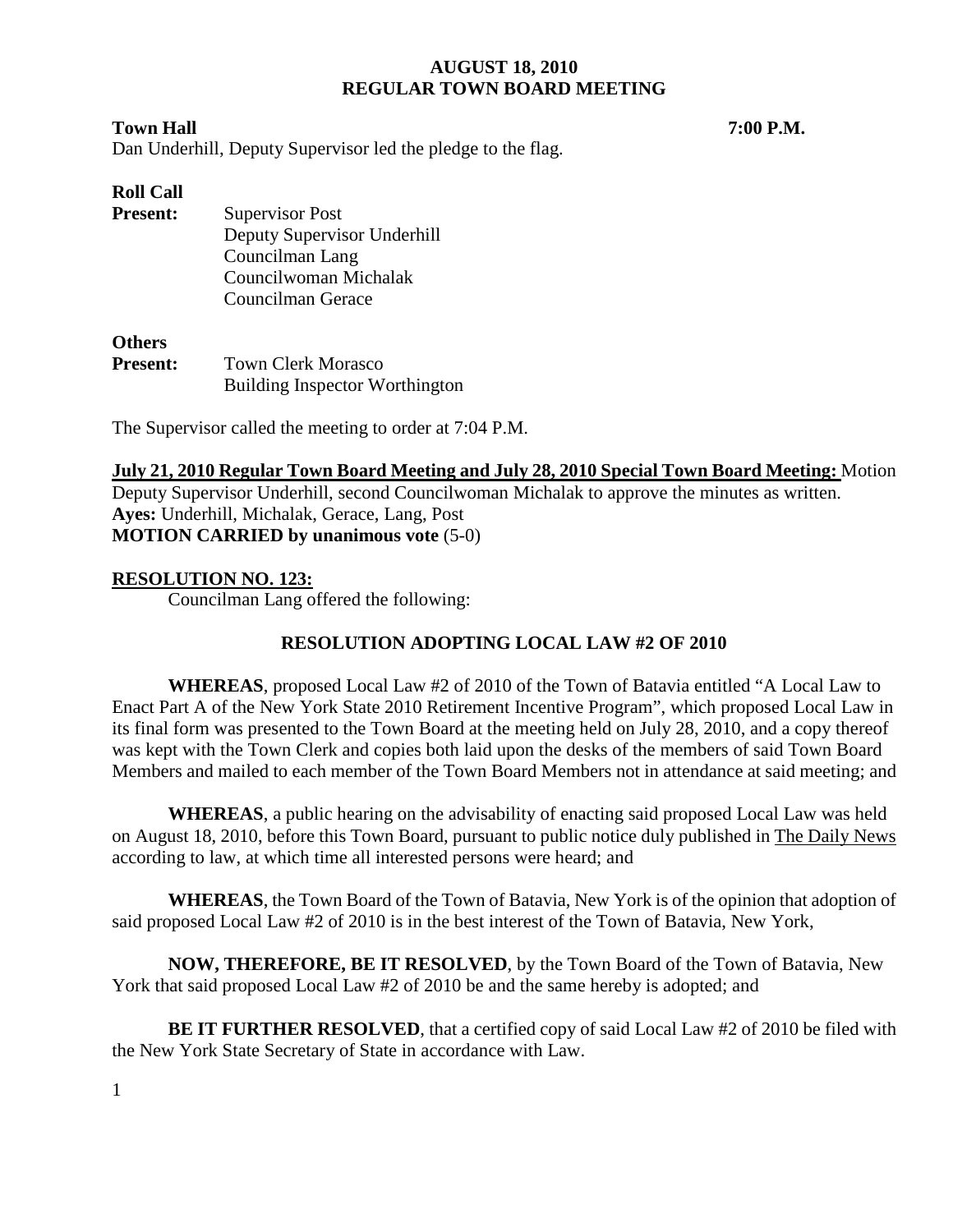**Second by**: Councilman Gerace **Ayes:** Lang, Gerace, Underhill, Michalak, Post **APPROVED by unanimous vote** (5-0)

## **RESOLUTION NO. 124:**

Deputy Supervisor Underhill offered the following:

## **RESOLUTION AUTHORIZATING THE TRANSFER OF THE OBSOLETE VOTING MACHINES TO GENESEE COUNTY**

**WHEREAS,** as of September 14, 2010 there will be new voting machines, supplied by Genesee County; and

**WHEREAS,** the Town possesses four (4) obsolete voting machines, #101279, 115114, 101278, and 115115.

## **NOW, THEREFORE, BE IT**

**RESOLVED,** the Town of Batavia authorizes the transfer of the obsolete voting machines to Genesee County.

**Second by: Councilman Lang Ayes:** Underhill, Lang, Michalak, Gerace, Post **APPROVED by unanimous vote** (5-0)

## **RESOLUTION NO. 125:**

Supervisor Post offered the following:

# **PURCHASE OF NETWORK STORAGE DEVICE**

**WHEREAS,** the network storage is growing with the need for the new Pictometry files and such;

and

**WHEREAS,** Hurricane Technology recommends that the Town invest in a Network Storage device that the Town can add storage to in the future as needed; and

**WHEREAS,** the Town received two quotes for the Thecus n8800SAS Network Storage Appliance and storage devices, lowest quote from Newegg at a cost of \$2,772.52.

## **NOW, THEREFORE, BE IT**

 **RESOLVED,** the Batavia Town Board hereby authorizes the purchase of the Thecus n8800SAS Network Storage Appliance and Devices at a cost not to exceed \$2,800.00.

2 **Second by: Deputy Supervisor Underhill Ayes:** Post, Underhill, Michalak, Gerace, Post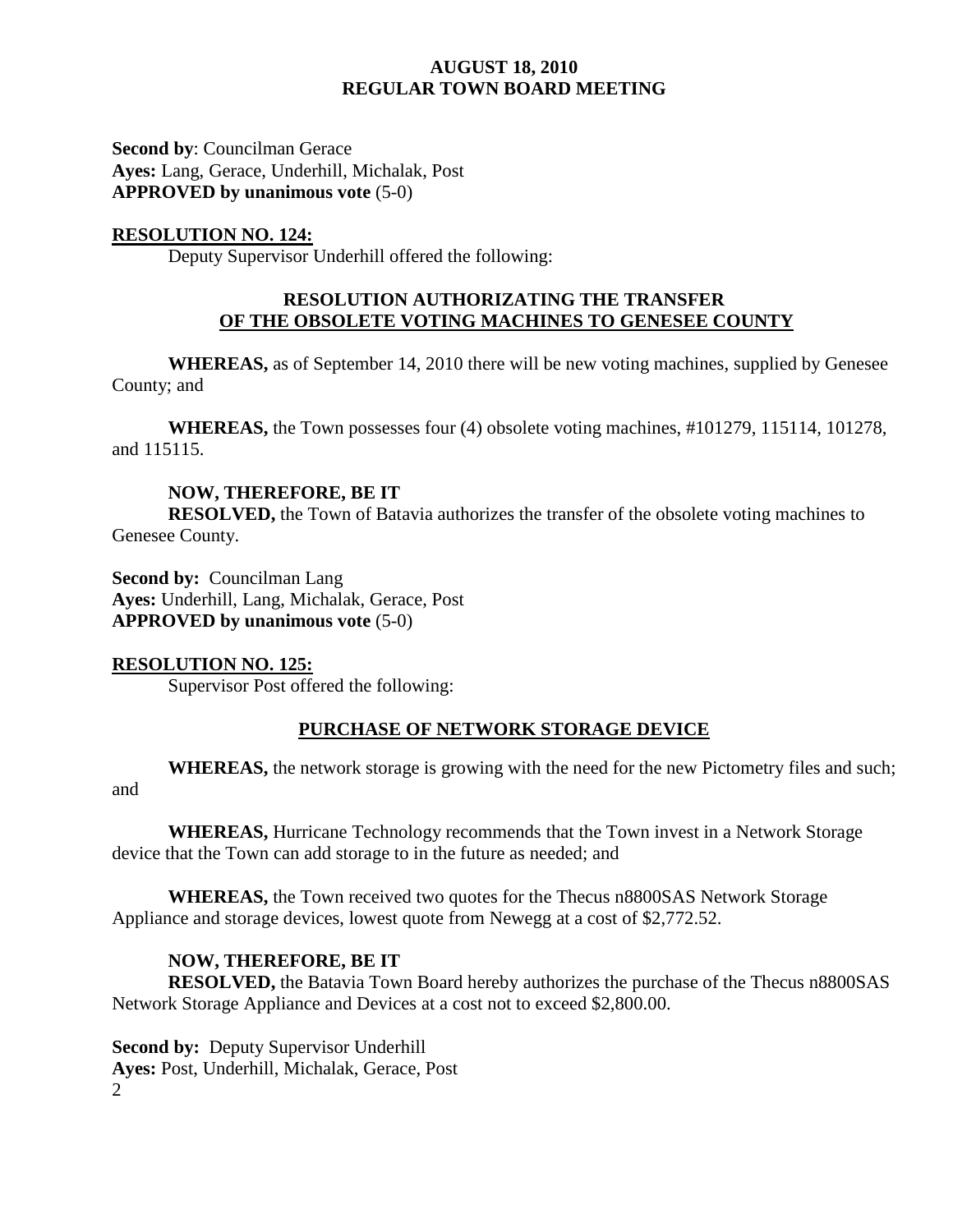#### **APPROVED by unanimous vote** (5-0)

#### **RESOLUTION NO.126:**

Councilwoman Michalak offered the following:

## **30 DAY LIQUOR LICENSE WAIVER NOTICE AVI FOODSYSTEMS, INCORPORATED**

**WHEREAS,** the New York State Liquor Law requires an applicant who is applying for a liquor license to give the local municipality a 30 day advance notice; and

**WHEREAS,** AVI Foodsystems, Incorporated, Catering Service for Genesee Community College, is requesting a waiver of the thirty (30) day advance notice (request attached).

## **NOW, THEREFORE, BE IT**

**RESOLVED,** the Batavia Town Board hereby authorizes the waiver of the thirty (30) day advance notice of their intent to apply for a liquor license; and

**BE IT FURTHER RESOLVED,** the Town Clerk is hereby authorized and directed to submit a letter to the New York State Liquor Authority indicating that the Town has no objections to the application of AVI Foodsystems, Incorporated and the waiver of such thirty (30) day notification.

**Second by: Councilman Gerace Ayes:** Michalak, Gerace, Lang, Underhill, Post **APPROVED by unanimous vote** (5-0)

#### **RESOLUTION NO. 127:**

Councilman Gerace offered the following:

## **APPROVAL OF CHANGE ORDER NO. 1 2008 WATER SYSTEM IMPROVEMENTS-TRANSMISSION MAIN**

**WHEREAS,** Morsch Pipeline, Incorporated is under contract with the Town of Batavia for the 2008 Water System Improvement Transmission Main project, and

**WHEREAS,** Morsch Pipeline, Inc. has submitted a change order, requesting an over/under quantity adjustment in the amount of -\$12,136.30 (decrease), as shown on the attached Change Order No.1, and

**WHEREAS,** CLARK PATTERSON LEE, has recommended approval of the change order request.

## **NOW, THEREFORE, BE IT**

**RESOLVED,** the Town of Batavia hereby authorizes the Supervisor to execute the attached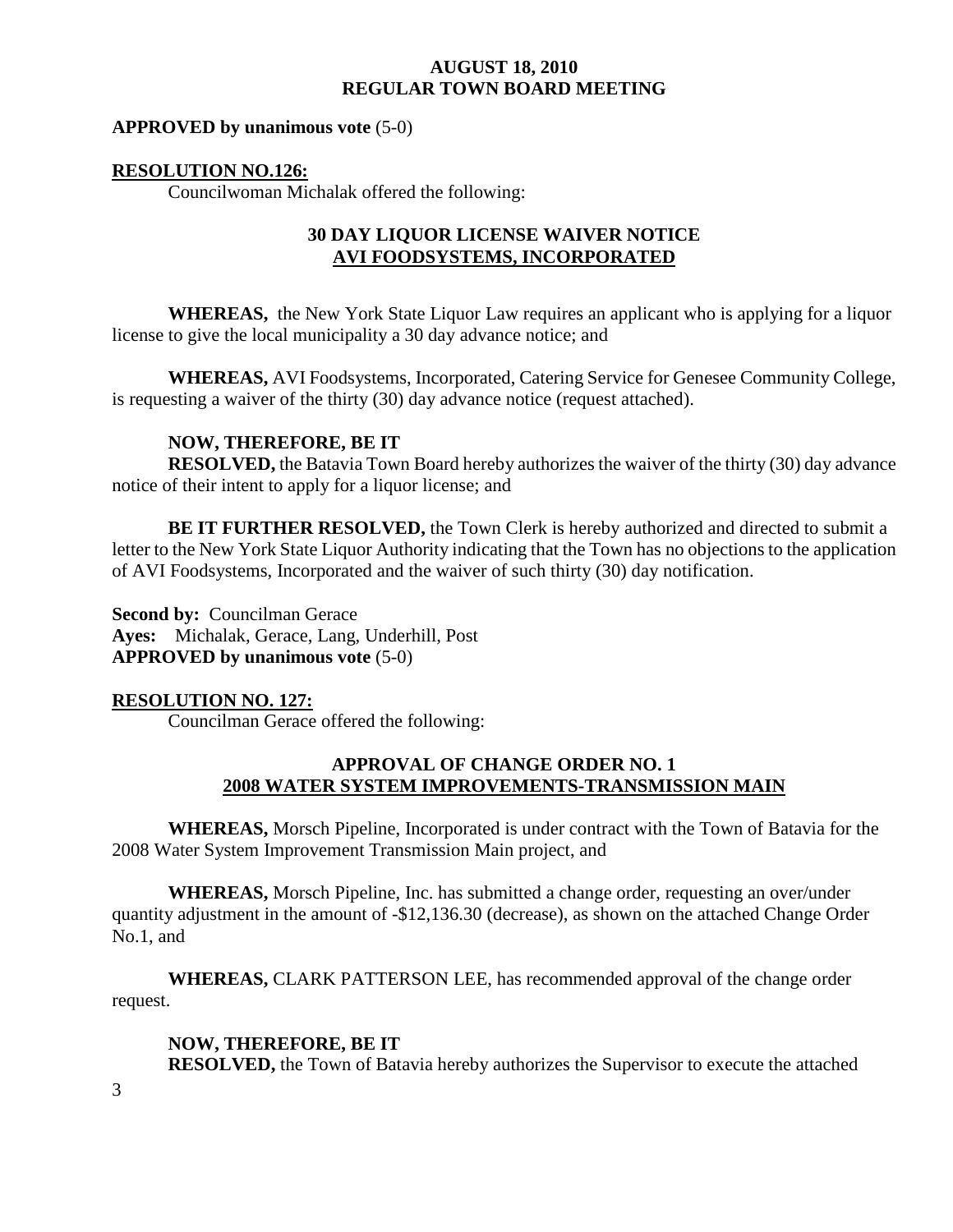Change Order which is contingent upon approval by USDA – Rural Development.

**Second by: Deputy Supervisor Underhill Ayes:** Gerace, Underhill, Michalak, Lang, Post **APPROVED by unanimous vote** (5-0)

## **RESOLUTION NO. 128:**

Councilman Lang offered the following:

## **PROPOSAL OF SERVICES AGREEMENT – BETWEEN THE TOWN OF BATAVIA AND WENDEL DUCHSCHERER GIS PROGRAMMING AND TRAINING**

**WHEREAS**, the Town of Batavia has received approval from USDA Rural Development for additional programming and training; and

**WHEREAS,** Wendel Duchscherer, submitted a proposal to assist the Town with the implementation of the additional programming and training at a cost of \$23,400.00 (proposal attached); and

**WHEREAS,** the Town Engineer has negotiated this pricing and services with Wendel Duchscherer and finds their proposal acceptable to meet the Town's needs.

**NOW, THEREFORE, BE IT RESOLVED,** the Batavia Town Board hereby authorizes the Supervisor to retain Wendel Duchscherer to assist the Town in the implementation of the additional programming and training.

**Second by:** Deputy Supervisor Underhill **Ayes:** Lang, Underhill, Michalak, Gerace, Post **APPROVED by unanimous vote** (5-0)

**Abstract No. 8-2010:** Motion Councilman Lang, second Deputy Supervisor Underhill to authorize the Supervisor to pay the following vouchers:

| \$48,042.36 |
|-------------|
| 7,875.72    |
| 7,806.11    |
| 39,703.96   |
| 9,647.71    |
| 1,432.65    |
| 2,004.43    |
| 11,886.98   |
| 7,172.63    |
| 135,159.98  |
| 20,000.00   |
|             |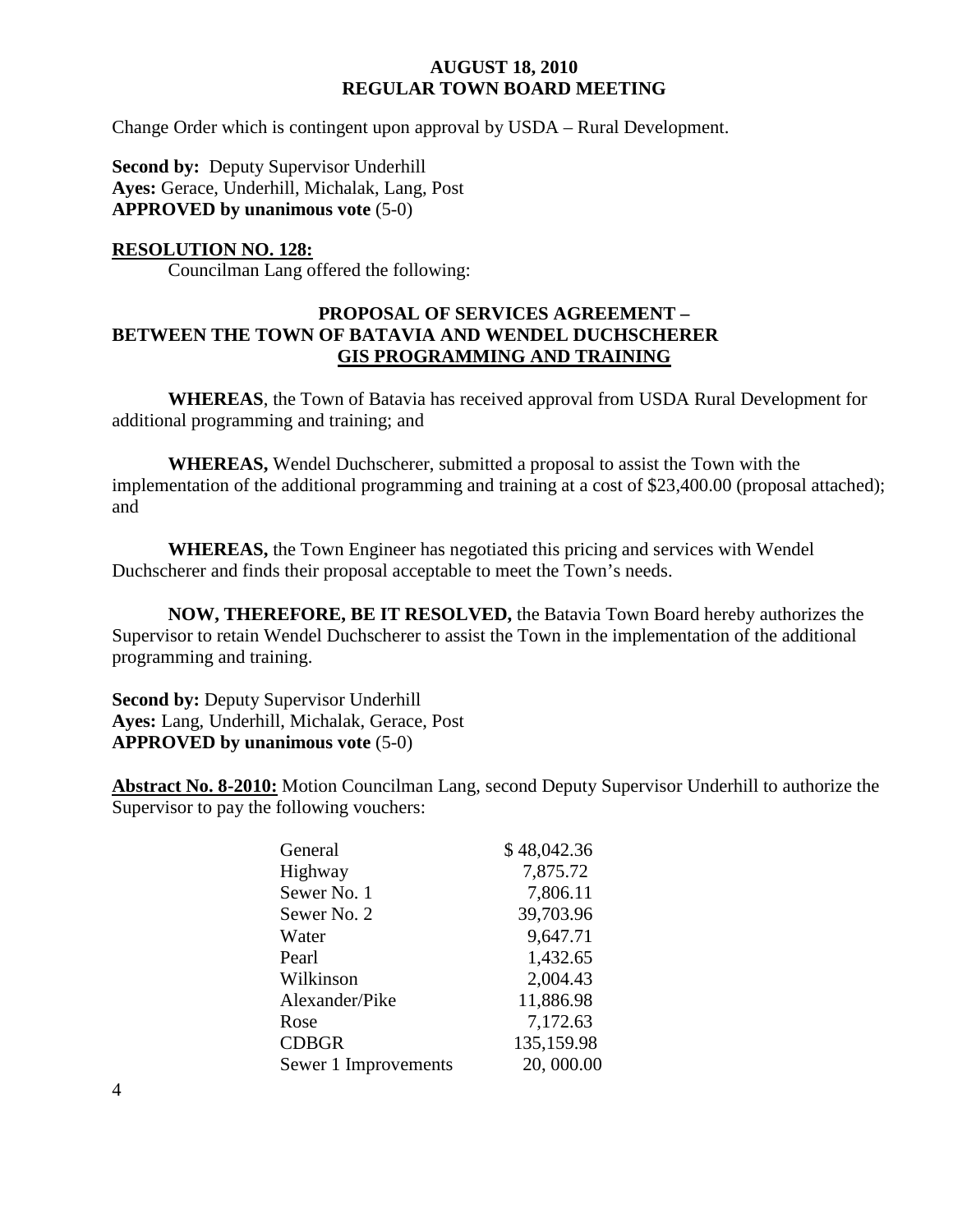# Park Road 75.00

**TOTAL \$290,807.53** 

Check numbers 15105 thru 15174, CDBGR ck 115 **Ayes:** Lang, Underhill, Michalak, Gerace, Post **MOTION CARRIED by unanimous vote** (5-0)

## **DEPARTMENT REPORTS:**

**Building Inspector** reported on the following**:** 

**Nathaniel Development Corporation-** Planning Board issued a Positive Declaration for Nathaniel Developments SEQR Application to subdivide 11.74 acres into 13 building lots.

**Retirement-** Considering taking advantage of the retirement incentive and preparing scenarios for this.

# **Supervisor's Report:**

**Status Report** on expenditures and revenues is available for the Board's review. The investment sheets will be entered into the minute book. The monies are invested in CD's and are paying a rate of .20%.

**Informational Meeting** will be held Wednesday, August 25, 2010 at 6:30 on the Pike/Wortendyke Water Transmission Main – Water District Formation.

**GAM-** Next GAM Meeting will be at the LB Grand, in LeRoy on September 16. Genesee County Treasurer will be the guest speaker.

 **NYSSREA MINERAL RIGHTS VALUATION COURSE**-Motion Deputy Supervisor Underhill, second Councilman Lang authorizing the Assessor Trainee to attend the New York State Society of Real Estate Appraisers Course on Mineral Rights Valuation and the Introduction to Microsoft Access in Rye Brook, New York September 12 – 14, 2010.

**Ayes:** Underhill, Lang, Michalak, Gerace, Post

## **MOTION CARRIED by unanimous vote** (5-0)

# **COMMUNICATIONS:**

# **The Town Clerk reported on the following:**

**JulyTown Clerk monthly report collected a** total of \$5,296.61 remitted \$4,471.58 to the Supervisor for the Local Share.

**Agricultural Plastic Container Recycling** collection will be between October 18 and October 29, coordinated by the Genesee County Soil & Water Conservation District, pre registration is required. Contact the GCSWCD at 343-2362.

**Conservation Licenses** went on sale Monday, August 16. The Town Clerk highly encourage the hunters to purchase the licenses from the municipalities rather than online. By purchasing the licenses from the Town, a percentage goes to the municipality, whereas online the Town receives nothing.

# **ADJOURNMENT:**

 Motion Councilman Gerace, second Deputy Supervisor Underhill to adjourn the Regular Town Board Meeting at 7:18 P.M.

**Ayes:** Gerace, Underhill, Michalak, Lang, Post

5